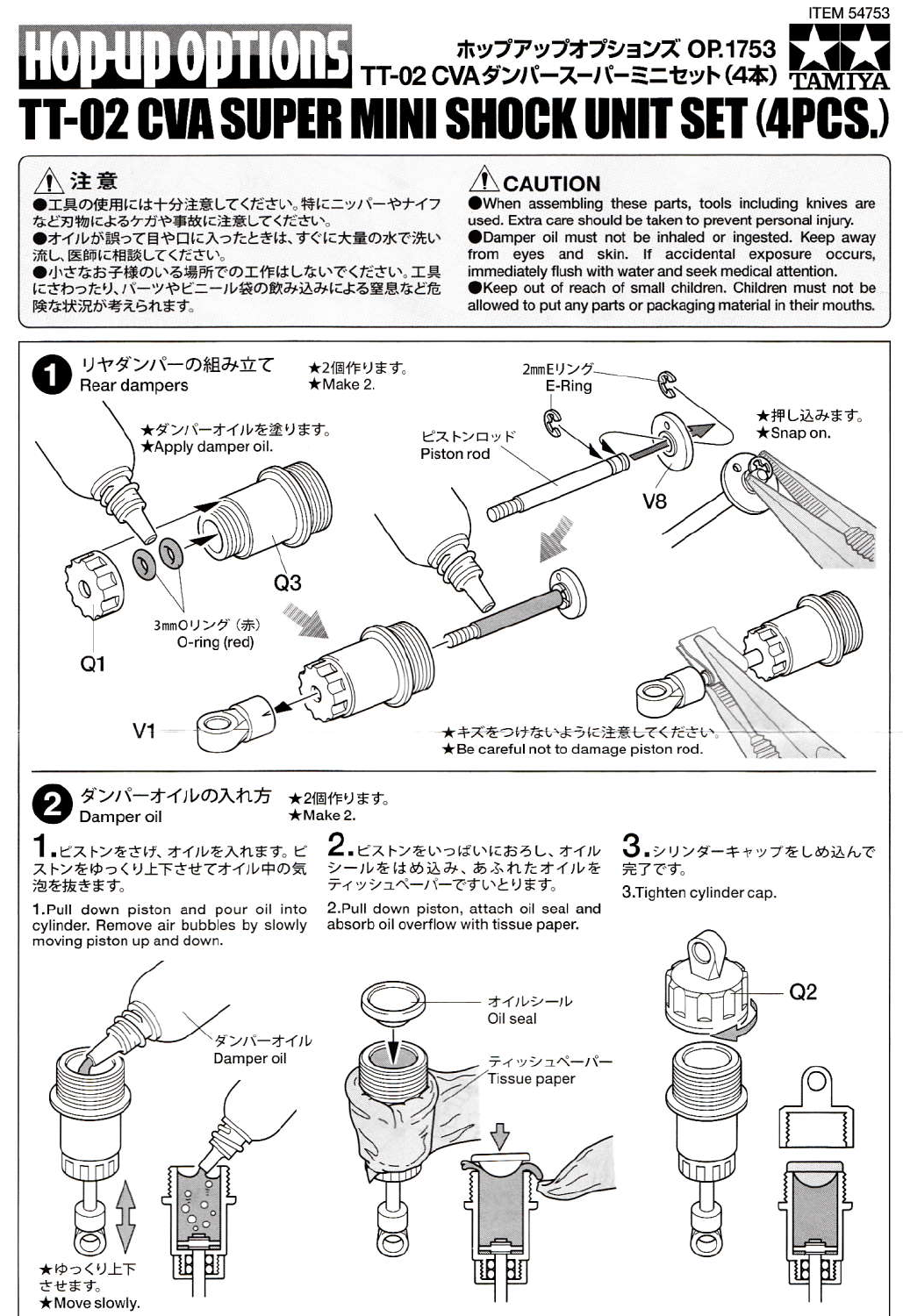

TAMIYA, INC. 3-7 ONDAWARA, SURUGA-KU, SHIZUOKA 422-8610 JAPAN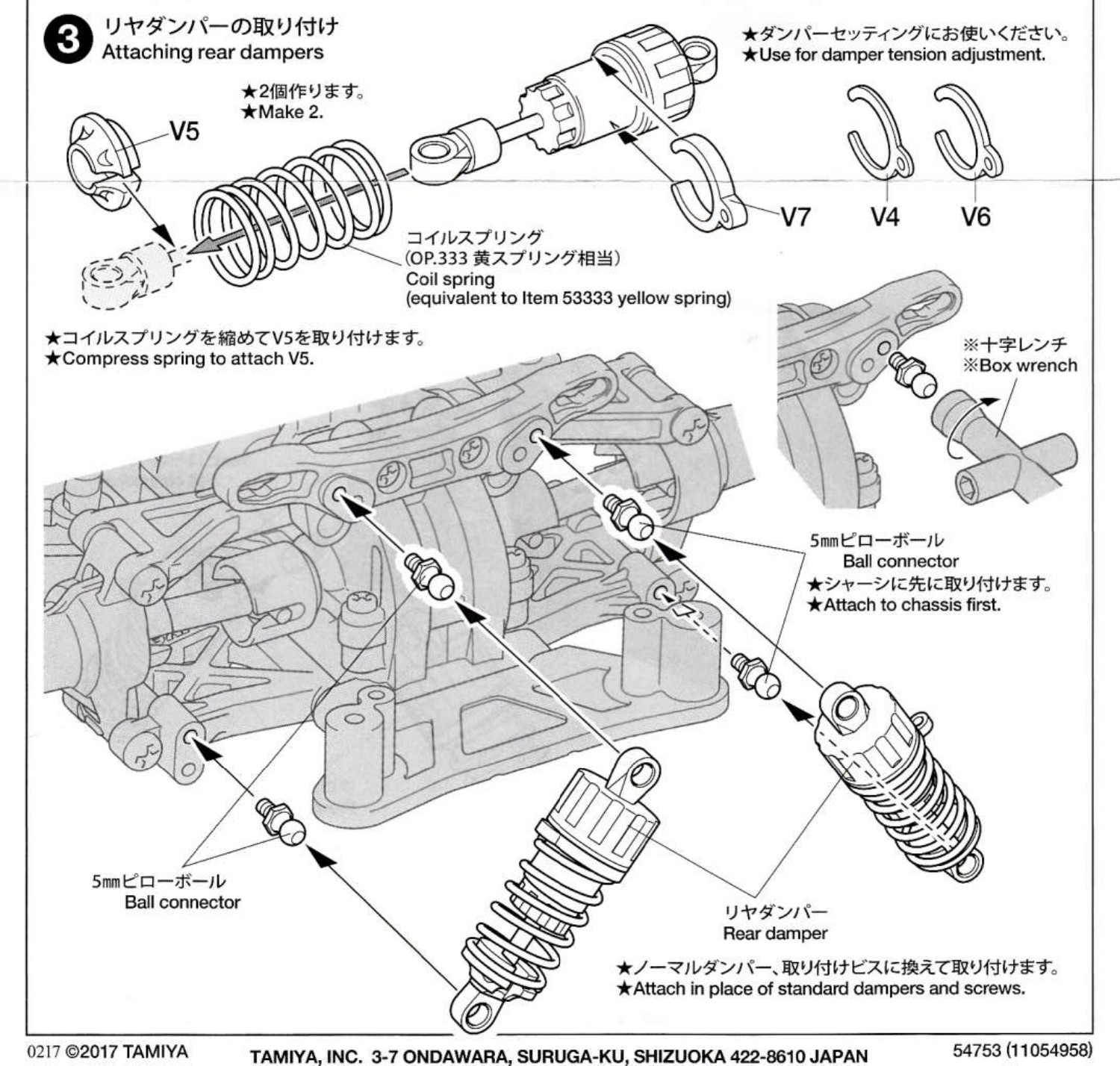